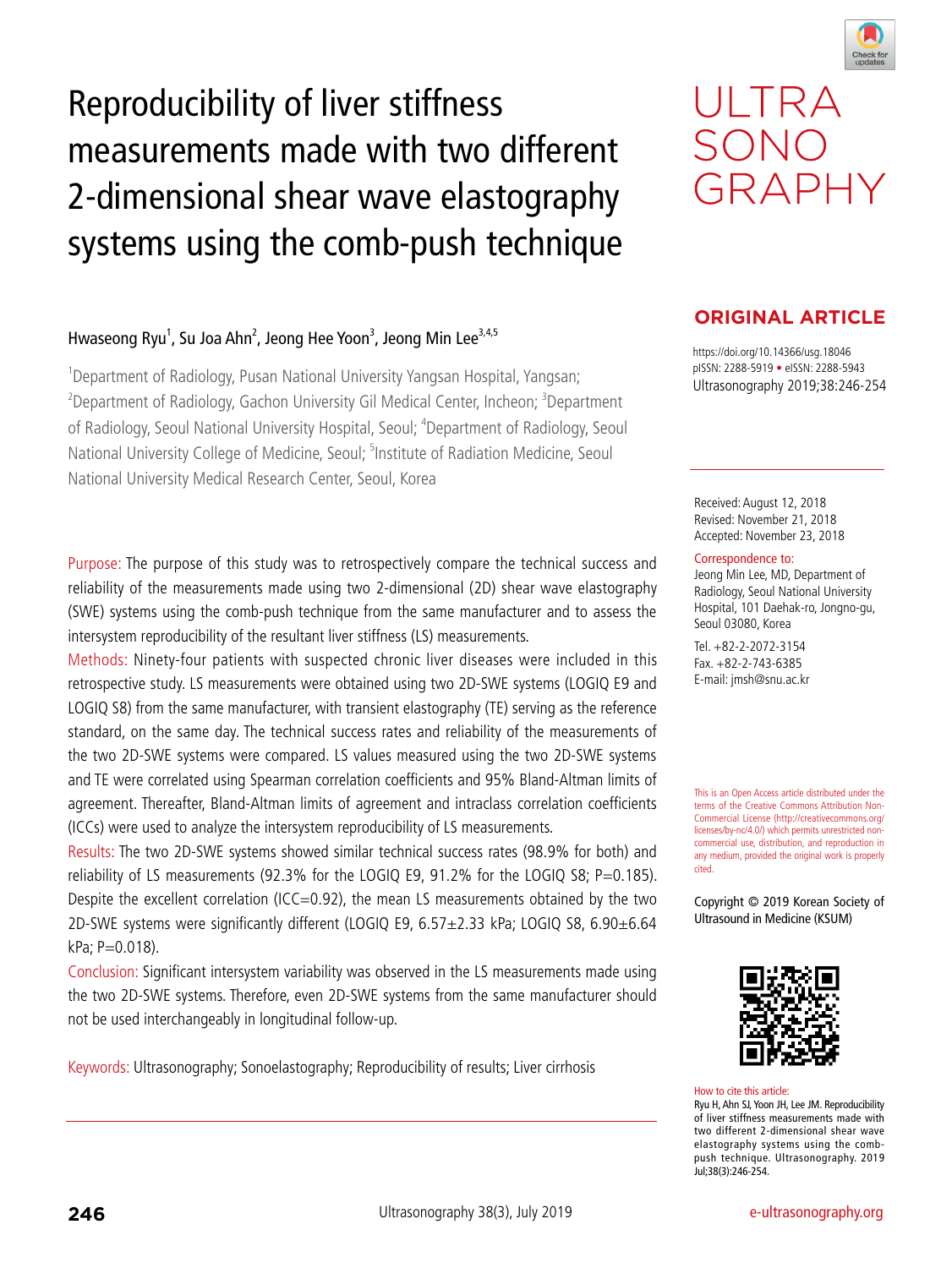## Introduction

Chronic liver disease (CLD) is a well-known worldwide problem, and common etiologies of CLD include viral hepatitis (hepatitis B or C), alcohol abuse, and non-alcoholic fatty liver disease. Regardless of the cause of CLD, it is important to determine the stage of liver fibrosis in order to identify the most suitable treatment for preventing progression to liver cirrhosis [1-3]. So far, liver biopsy has been the gold standard for evaluating liver fibrosis. However, it has several limitations, such as sampling variability, complications due to invasiveness, and intraobserver or interobserver variability in fibrosis staging [4-8].

As an alternative approach to liver biopsy for hepatic fibrosis staging, various ultrasound-based shear wave elastography (SWE) techniques have been developed, including transient elastography (TE) (FibroScan, Echosens, Paris, France) using a mechanical push, point SWE (p-SWE), and 2-dimensional SWE (2D-SWE) [9-12]. Currently, many p-SWE and 2D-SWE techniques are commercially available, and they share the principle of using an ultrasoundinduced acoustic radiation force impulse to generate shear waves [13,14]. In clinical practice, both the diagnostic performance of different SWE systems for fibrosis staging and their reproducibility are important issues for detecting severe fibrosis and longitudinal monitoring of the therapeutic response [15,16]. Several previous studies on the reproducibility of various SWE techniques have recommended that liver stiffness (LS) measurements obtained using different techniques should not be used interchangeably [11,17,18]. However, intersystem reproducibility using the same SWE technique has not yet been well evaluated.

The purpose of this study was to evaluate the intersystem reproducibility of LS measurements with 2D-SWE using the combpush technique for the evaluation of hepatic fibrosis, with TE as the reference method.

## Materials and Methods

This study was performed retrospectively with approval from our institutional review board, and the requirement for informed consent was waived.

#### Study Population

Between May and September 2017, 94 patients (39 men, 55 women; mean age, 57.5±12.1 years; age range, 25-80 years; median body mass index [BMI],  $24.9 \pm 3.59$  kg/m<sup>2</sup>; BMI range, median body mass mack [bini], 24.323.55 kg/m, bini range, 18.5–24.9 kg/m<sup>2</sup>) with suspected CLD who were referred to the Department of Radiology for fibrosis screening were included in this study (Fig. 1). No patients had ascites. Patients younger than

18 years and patients who had undergone right hepatectomy were not included in this study. During the study period, a LOGIQ S8 ultrasound (US) platform (GE Healthcare, Wauwatosa, WI, USA) equipped with TE and a LOGIQ E9 US platform using 2D-SWE were tested to analyze the intersystem reproducibility of LS measurements. After explaining the use of two platforms during a clinical routine liver US examination, 2D-SWE exams and TE were performed with verbal agreement from the patients.

The etiologies of CLD in the study participants were chronic



Fig. 1. Study design. Unreliable data were obtained from both the LOGIQ E9 and LOGIQ S8 in one patient who experienced technical failure with transient elastography (TE) ( $n=1$ ), both the LOGIQ E9 and LOGIQ S8 ( $n=2$ ), and both the LOGIQ E9 and TE ( $n=1$ ).

#### Table 1. Patient characteristics

| Parameter                                              | Value                      |
|--------------------------------------------------------|----------------------------|
| Age (yr)                                               | $57.5 \pm 12.1$ (25 to 80) |
| Sex                                                    |                            |
| Male                                                   | 39 (41.5)                  |
| Female                                                 | 55 (58.5)                  |
| Etiology of liver disease                              |                            |
| Chronic hepatitis B                                    | 62(66.0)                   |
| Chronic hepatitis C                                    | 10(10.6)                   |
| Chronic non-viral hepatitis<br>(NAFLD, alcoholic, PBC) | 18 (19.1)                  |
| None                                                   | 4(4.3)                     |
| Fibrosis grade <sup>a)</sup>                           |                            |
| $<$ F <sub>2</sub>                                     | 51 (79.7)                  |
| F <sub>2</sub>                                         | 4(6.2)                     |
| F <sub>3</sub>                                         | 3(4.7)                     |
| F4                                                     | 6(9.4)                     |

Values are presented as mean±SD (range) or number (%).

NAFLD, nonalcoholic fatty liver disease; PBC, primary biliary cirrhosis; SD, standard deviation.

a)Distribution of liver fibrosis using transient elastography cut-off values.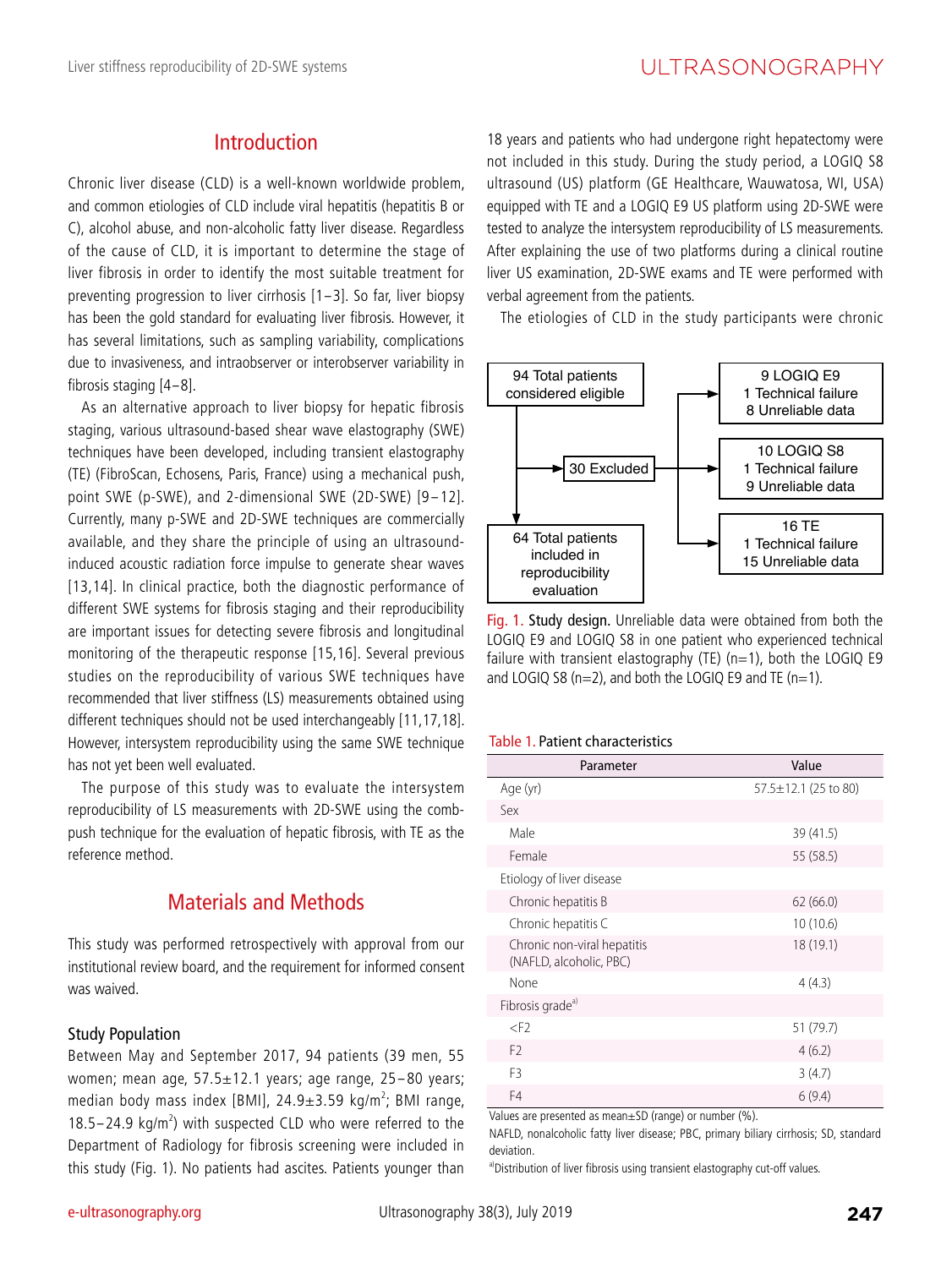## UI TRASONOGRAPHY

hepatitis B (n=62, 66.0%); chronic hepatitis C (n=10, 10.6%); chronic non-viral hepatitis, such as non-alcoholic steatohepatitis, alcoholic liver disease, and primary biliary cirrhosis ( $n=18$ , 19.1%); and others ( $n=4$ , 4.3%) (Table 1).

In addition, we classified the degree of liver fibrosis in patients based on LS values measured by TE, since TE is the best-validated method for evaluating liver fibrosis [19-21]. We used the LS cutoff values for TE proposed in the latest meta-analysis [20]: 7.9 kPa for moderate fibrosis (F≥2), 8.8 kPa for severe fibrosis (F≥3), and 11.7 kPa for liver cirrhosis (F=4). In the 64 patients who had reliable LS measurements from all examinations, the most common fibrosis stage was mild (F1) or no liver fibrosis (F0) (51 of 64, 79.7%), followed by liver cirrhosis (F4) (6 of 64, 9.4%), moderate (F2) liver fibrosis (4 of 64, 6.2%), and severe fibrosis (F3) (3 of 64, 4.7%) (Table 1).

#### SWE Examinations

All patients underwent US examinations after fasting for more than 6 hours. All examinations were performed with LOGIQ E9 and LOGIQ S8 US systems (GE Healthcare), and both systems were equipped with convex broadband (C1-6; 1.5-6 MHz; central frequency, 4 MHz). All US examinations were performed by one radiologist, who had 6 years of experience in US-based elastography (including 2D-SWE) and TE (>200 examinations), as well as 20 years of experience with abdominal US examinations. At first, conventional B-mode sonography was performed using a 4-MHz convex probe. LS measurements were then made using the same probe with an intercostal approach while patients maintained a supine position or right anterior oblique position, with the right arm in maximum abduction during the SWE examinations. For 2D-SWE using both systems, a  $1 \times 1$ -cm<sup>2</sup> region of interest was placed in the right anterior segment of the liver, avoiding large vessels and areas







Fig. 2. Liver stiffness (LS) measurements of the two different 2-dimensional shear wave elastography systems and transient elastography (TE): LOGIQ E9 (A), LOGIQ S8 (B), and TE (C).

A, B. For LS measurements, the regions of interest were placed in the right anterior segment of the liver, avoiding vascular structures. The blue color in the SWE boxes is related to the speed of the shear waves. C. The slope of the line at the right panel of TE measurements indicates shear wave speed.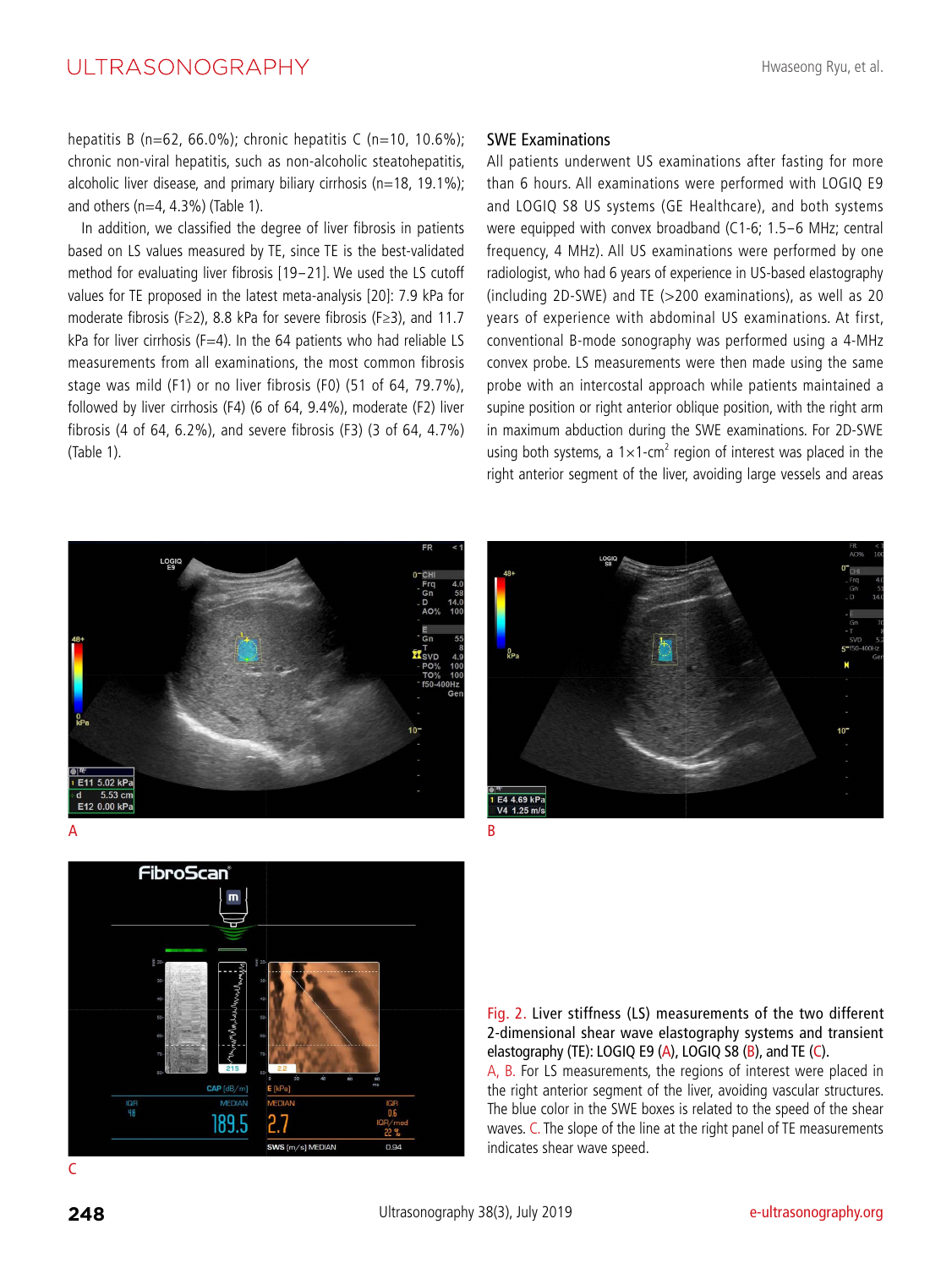with artifacts, 1.5-2.0 cm away from the Glisson capsule, and less than 6 cm deep from the capsule (Fig. 2). Finally, LS measurements were made with TE (FibroScan Echosens) using the LOGIQ S8 platform on each patient. All TE examinations were performed by the same operator who performed the 2D-SWE examination. The operator, who had previously performed more than 200 TE examinations, performed all FibroScan examinations according to the manufacturer's recommendations. The tip of the transducer probe (M+ probe or XL+ probe when prompted by the automatic probe selection tool) was placed on the skin between the ribs over the right lobe of the liver, and a valid LS measurement was obtained under the guidance of M-mode monographic images [12,13,22]. During LS measurement, patients were instructed to hold breathing while avoiding deep inspiration or expiration. At least 10 valid measurements of every patient were made using each method of SWE. To reduce recall bias, the summary of the serial measurements of each system was not made available to the operator until all examinations were completed [18].

## Definition of Technical Failure and Reliable (or Unreliable) **Measurements**

Technical failure of SWE was defined as the failure to acquire 10 valid measurements after at least 15 trials [18]. If the ratio of the interquartile range to the median LS was greater than 30%, the result was regarded as an unreliable measurement [23].

## Statistical Analysis

Continuous data are presented as means and ranges, and categorical data as counts and percentages. The Friedman test was used to compare the rates of technical failure and unreliable measurements between the two 2D-SWE imaging systems and TE. For comparison of the fibrosis stages between patients with reliable and unreliable LS measurements, the Mann-Whitney test was used. The Wilcoxon signed-rank test was used to compare the LS measurements obtained by the two 2D-SWE imaging systems. The Spearman correlation coefficient and 2-way mixed model intra-class correlation coefficients (ICCs) with 95% confidence intervals (CIs) were obtained to evaluate the agreement between the two 2D-SWE systems and TE. Correlation coefficients were classified using the following definitions: 0-0.19, very weak; 0.2-0.39, weak; 0.40- 0.59, moderate; 0.60-0.79, strong; and 0.80-1.0, very strong [24]. Agreement based on ICCs was classified using the following definitions: 0-0.39, poor; 0.40-0.59, fair; 0.60-0.74, good; and 0.75-1.0, excellent [25]. Bland-Altman analysis was used to evaluate method-related variations using the mean value between the two 2D-SWE systems and TE. The 95% limits of agreement, as well as the coefficient of reproducibility ( $CR=1.96\times$ standard

deviation of bias), were determined to evaluate the intersystem variability in the liver LS measurements. The coefficient of variation (CV) of the LS values between the two 2D-SWE systems was also calculated. All statistical analyses were performed using commercially available software programs version 23 (IBM Corp., Armonk, NY, USA; or MedCalc version 16, MedCalc Software, Mariakerke, Belgium). P-values less than 0.05 were considered to indicate statistical significance.

## Results

All 94 patients were included in the assessment of the technical success rate and reliability of the measurements of the two 2D-SWE systems and TE. However, the reproducibility and performance of the two 2D-SWE systems were only evaluated in the 64 patients who had reliable LS values from both 2D-SWE systems and TE. A total of 30 patients were excluded due to technical failure ( $n=3$ ) or an unreliable result from any technique ( $n=27$ ) (Fig. 1).

#### Technical Failure and Unreliable Measurement Rates Technical failure of LS measurements

Among the 94 patients, a set of 10 LS measurements was made successfully in 91 patients (91 of 94, 97%) by both 2D-SWE systems and TE (Fig. 1). One case of LS measurement failure occurred with each of the LOGIQ E9, LOGIQ S8, and TE in different patients (1 of 94; 1.1% for each). There was no significant difference in the technical success rate between the two 2D-SWE systems and TE (P>0.990). Regarding the elastography method, the 2D-SWE systems and TE had the same failure rate (1 of 94, 1.1%).

#### Unreliable LS measurements

Among patients with technically successful LS measurements, unreliable LS measurements were obtained in 8.6% (8 of 93) of the patients using the LOGIQ E9, 9.7% (9 of 93) using the LOGIQ S8, and 16.1% (15 of 93) using TE. Two patients failed to demonstrate a reliable measurement with both the LOGIQ E9 and LOGIQ S8 and one patient failed to show a reliable measurement with both the LOGIQ E9 and TE. There was no significant difference in the unreliable measurement rate among the two 2D-SWE systems and TE (P>0.990). Among the 76 patients with reliable LS measurements by TE, there was also no significant difference in fibrosis stage between patients with reliable LS measurements and those with unreliable LS measurements ( $P=0.475$ ).

## Overall Correlations and Intersystem Reproducibility of LS Values across 2D-SWE Systems

In the 64 patients who had reliable LS measurements from the two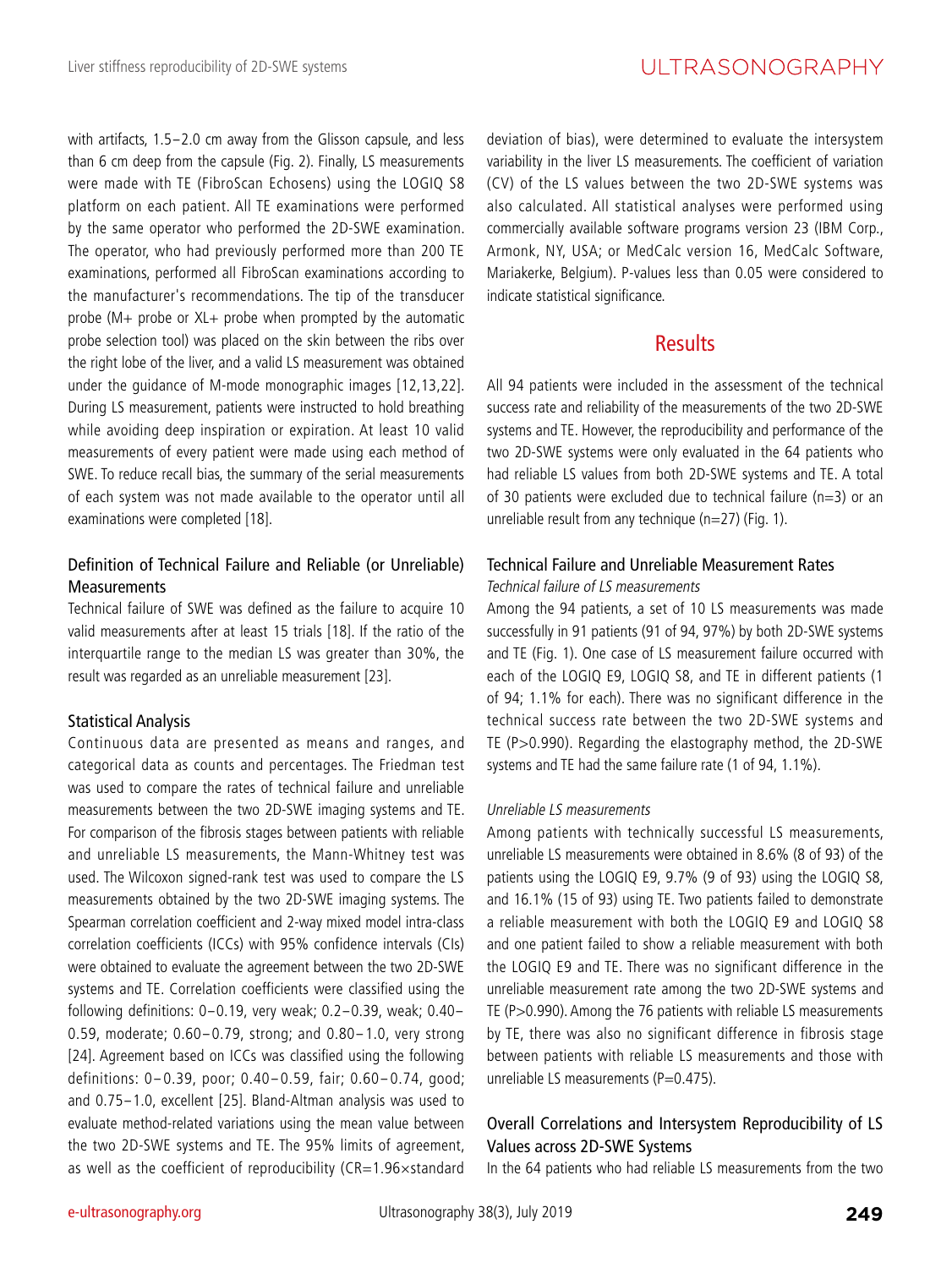## ULTRASONOGRAPHY

2D-SWE systems and TE, the mean LS values obtained by the two 2D-SWE systems were significantly different (LOGIQ E9, 6.57±2.33 kPa; LOGIQ S8,  $6.90 \pm 6.64$  kPa; P=0.018) (Table 2). In a subgroup analysis according to fibrosis grade by TE, a significant difference was found in the mean LS values between the LOGIQ E9 and LOGIQ S8 in F1 patients (P=0.037), while no significant difference was found in

Table 2. Mean LS values obtained by the 2D-SWE systems and TE

|    | Mean LS value (kPa)             | $P-valuea$ |
|----|---------------------------------|------------|
| F9 | $6.57 \pm 2.33$ (3.36 to 14.73) | 0.018      |
| S8 | 7.00 ± 2.27 (4.37 to 15.85)     |            |
| TF | $6.90\pm6.64$ (2.10 to 47.90)   |            |

LS, liver stiffness; 2D-SWE, 2-dimensional shear wave elastography; TE, transient elastography; E9, LOGIQ E9; S8, LOGIQ S8.

a)Comparison of the LOGIQ E9 and LOGIQ S8.



LS on LOGIQ S8 (kPa) 0 10 20 30 40 50 the mean LS values in  $\geq$ F2 patients (P=0.131-0.223) (Table 3).

The LS values for the two 2D-SWE systems demonstrated a very strong positive correlation (r=0.86, P<0.001). The correlations of

#### Table 3. Comparison of the mean LS values obtained by each 2D-SWE system and TE in subgroups of patients

|         |               | LS value       |                 | $P-valuea)$ |
|---------|---------------|----------------|-----------------|-------------|
|         | F9            | S8             | TF              |             |
| F < 2   | $5.78 + 1.65$ | $6.18 + 1.20$  | $4.77 + 1.38$   | 0.045       |
| F > 2   | $935+779$     | $9.90 + 2.75$  | $14.40 + 11.24$ | 0.223       |
| F > 3   | $998 + 759$   | $10.86 + 2.86$ | $18.04 + 12.74$ | 0.161       |
| $F = 4$ | $1053 + 309$  | $11.72 + 3.15$ | $22.03 + 14.22$ | 0 1 3 1     |

Values are presented as mean±SD.

LS, liver stiffness; 2D-SWE, 2-dimensional shear wave elastography; TE, transient elastography; E9, LOGIQ E9; S8, LOGIQ S8; SD, standard deviation. a)Comparison of the LOGIQ E9 and LOGIQ S8.





Scatter diagrams (A, LOGIQ E9 vs. LOGIQ S8; B, LOGIQ E9 vs. TE; and C, LOGIQ S8 vs. TE) show strong correlations in all combinations of the three systems used in this study.

C

LS on TE (kPa)

S on TE (kPa)

50

40

30

20

10

0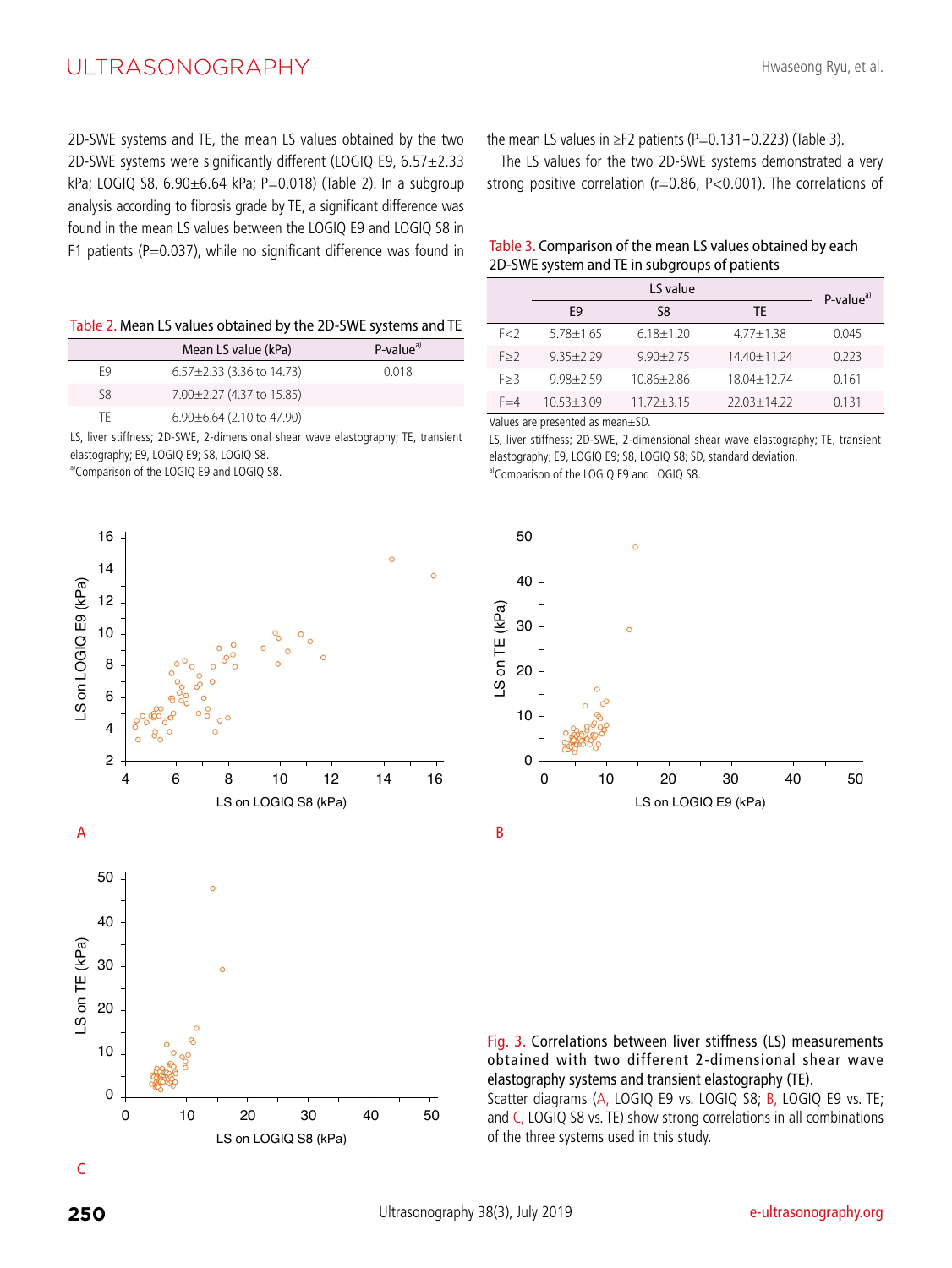the LS values between the two 2D-SWE systems and TE were also strong (Fig. 3). The ICC for the LS measurements between the LOGIQ E9 and LOGIQ S8 was 0.92, indicating excellent agreement (95% CI, 0.85 to 0.95). The CV between the two 2D-SWE systems was 15.9% (Table 4).

The Bland-Altman plots for reproducibility between TE and the two 2D-SWE systems showed a tendency for larger LS values to be obtained by the two 2D-SWE systems than by TE in patients with a lower fibrosis grade. However, in patients with a higher fibrosis grade, smaller LS values were obtained by the two 2D-SWE systems than by TE (Fig. 4).

## Performance of the Three SWE Techniques in Detecting Significant Fibrosis (F≥2)

Using the LS values of TE as the reference standard, the LOGIQ E9 showed an area under the receiver operating characteristic curve

#### Table 4. Correlation of LS values between the 2D-SWE systems

|                         |                           | ICC                       | CV (%)           | CR (%)         | Mean bias (%)   | <b>BALA</b>                  |
|-------------------------|---------------------------|---------------------------|------------------|----------------|-----------------|------------------------------|
| Correlation of LS value | 0.86                      | 0.92                      | 15.93            | −54ء           | 7.66            | $\overline{\phantom{0}}$     |
|                         | $(0.77 \text{ to } 0.91)$ | $(0.85 \text{ to } 0.95)$ | (12.92 to 19.03) | (2.17 to 3.08) | (2.80 to 12.51) | $(-30.14 \text{ to } 45.45)$ |
|                         |                           |                           |                  |                |                 |                              |

The numbers in parentheses represent the 95% confidence interval.

LS, liver stiffness; 2D-SWE, 2-dimensional shear wave elastography; ICC, intra-class correlation; CV, coefficient of variation (%); CR, coefficient of reproducibility (%); BALA, Bland-Altman limits of agreement (%).







B

Fig. 4. Bland-Altman plot comparing liver stiffness (LS) values obtained from two different 2-dimensional shear wave elastography systems and transient elastography (TE).

The solid blue line in the middle represents the mean LS values obtained from each pair of the three systems (A, LOGIQ E9 vs. LOGIQ S8; B, LOGIQ E9 vs. TE; and C, LOGIQ S8 vs. TE), and the dotted purple line define  $\pm 1.96$  standard deviations (SD).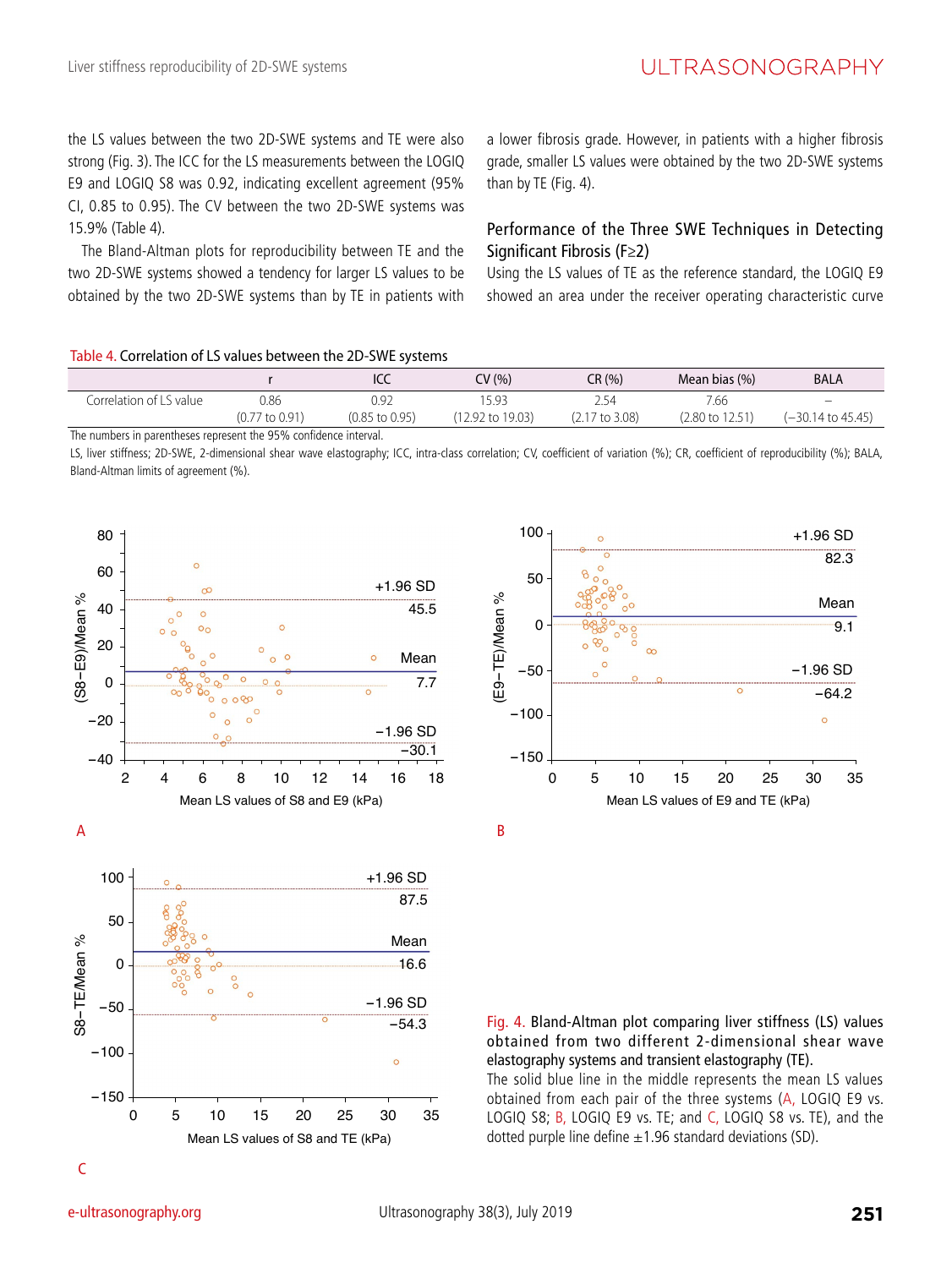

Fig. 5. Comparison of receiver operating characteristic (ROC) curves for the two different 2-dimensional shear wave elastography (2D-SWE) systems for the detection of significant fibrosis (F≥2). The blue line delineates the ROC curve of the LOGIQ E9 with an area under the ROC curve (AUROC) of 0.921 (P<0.001), and the green line delineates the ROC curve of the LOGIQ S8, with an AUROC of 0.938 (P<0.001). In the pairwise ROC curve comparison, the AUROCs of the two 2D-SWE systems were not significantly different ( $P=0.436$ ).

(AUROC) of 0.92 (95% CI, 0.83 to 0.97) using a cut-off value of >8.33 kPa for the diagnosis of significant fibrosis, with a positive predictive value (PPV) of 61.5% and a negative predictive value (NPV) of 98.0%. The LOGIQ S8 demonstrated an AUROC of 0.94 (95% CI, 0.85 to 0.98) using a cut-off value of  $>7.8$  kPa for the diagnosis of significant fibrosis, with a PPV of 53.3% and an NPV of 97.9%. In the pairwise receiver operating characteristic curve comparison, the AUROCs of the two 2D-SWE techniques for the prediction of significant fibrosis were not significantly different (P=0.436) (Fig. 5).

#### **Discussion**

In this study, we tested the intersystem agreement of the combpush 2D-SWE technique using two clinical US platforms from the same manufacturer. In recent years, various SWE techniques are gaining wide acceptance among clinicians as a noninvasive tool for the detection and precise staging of fibrosis and cirrhosis, which are very important for the timely initiation of appropriate therapeutic regimens [14]. Furthermore, the SWE technique could be widely used for monitoring liver fibrosis after the application of antiviral agents [26,27]. Therefore, for the longitudinal assessment or monitoring of liver fibrosis, the interchangeability of LS measurements made using different SWE techniques could be of significant value. In daily practice, however, more than one SWE method or US platform can be used for the longitudinal assessment of liver fibrosis during the management of CLD over time [18]. Therefore, an evaluation of the intersystem agreement of LS values would make a major contribution to this resolving this issue. Importantly, we found that there was a significant difference in mean LS values measured by the two US platforms ( $P=0.018$ ) despite good to excellent correlations. Based on our study results, absolute LS measurements from multiple systems, even made with the same technique using systems from the same factory, should not be used interchangeably during the follow-up or monitoring of liver fibrosis.

The two SWE systems use the same SWE software and beamforming technique. Therefore, the difference in mean LS values measured by the same 2D-SWE technique using two different platforms could be attributed to machine-specific factors [28]. Indeed, according to an interlaboratory study comparing shear wave velocities obtained with four different machines (Fibroscan, Philips iU22, ACUSON S2000, and Aixplorer) using elastic phantoms by the Ultrasound Shear Wave Speed technical committee of the Quantitative Imaging Biomarker Alliance of the Radiological Society of North America, there was a statistically significant difference in shear wave speed estimates among systems [13,28]. The differences in LS measurements across different US systems could be related to variations across manufacturers in aspects of the hardware, such as the frequency of the transducer and beam-forming technology, or the algorithm used to measure shear wave velocity [28]. Moreover, several previous studies also reported that a significant difference in LS measurements or shear wave velocity measurements was consistently observed across different SWE techniques [11,18,29,30].

In addition, the two 2D-SWE systems showed excellent technical success and reliable LS measurement rates, similar to those of TE. Our study results correspond well with the results of the previous study by Bende et al. [31], who demonstrated a similar rate of reliable LS measurements for TE and 2D-SWE (LOGIQ E9). We also found that for the two 2D-SWE systems, the AUROCs with the optimal cut-off values (7.8-8.3 kPa) were not significantly different for the detection of significant fibrosis (P=0.436), when using the cut-off values of TE as the reference standard.

One of the limitations in our study was the relatively small size of the study population, with an uneven distribution of liver fibrosis grades. However, we believe that the sample size was large enough to estimate technical success, the reliability of LS measurements, and intersystem agreement in LS measurements. Second, there was no histological diagnosis of fibrosis staging in the patients. For the reference method, we used TE, which has been well validated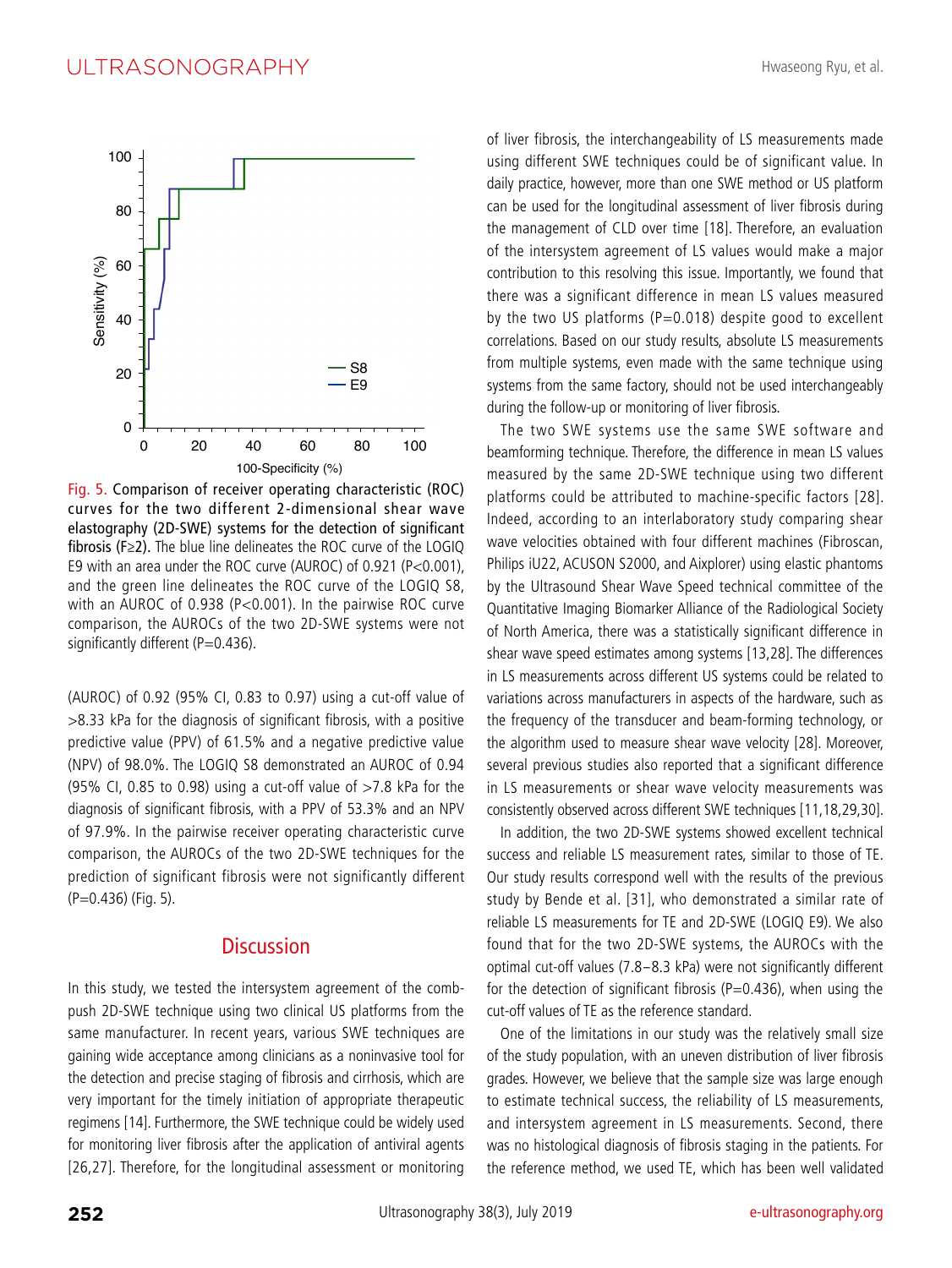in previous studies. Furthermore, the primary goal of our study was to evaluate intersystem variability in the measurement of LS. Another important limitation is that a single radiologist performed all examinations with the two 2D-SWE systems and TE. However, we did not allow the operator to see the summary of the serial measurements of each system until all measurements made using the three systems were completed. We think that recall bias was reduced to a reasonable level. Finally, our study was performed retrospectively. Further large prospective studies with histologic confirmation are needed.

In conclusion, the two 2D-SWE systems showed a similar technical success rate and reliability of LS measurements, but there was significant intersystem variability. Therefore, even 2D-SWE systems from the same manufacturer should not be used interchangeably in longitudinal follow-up.

ORCID: Hwaseong Ryu: https://orcid.org/0000-0003-3143-3733; Su Joa Ahn: https:// orcid.org/0000-0001-9026-0399; Jeong Hee Yoon: https://orcid.org/0000-0002- 9925-9973; Jeong Min Lee: https://orcid.org/0000-0003-0561-8777

## Conflict of Interest

No potential conflict of interest relevant to this article was reported.

## References

- 1. Friedman SL. Mechanisms of hepatic fibrogenesis. Gastroenterology 2008;134:1655-1669.
- 2. Lefton HB, Rosa A, Cohen M. Diagnosis and epidemiology of cirrhosis. Med Clin North Am 2009;93:787-799.
- 3. Scaglione S, Kliethermes S, Cao G, Shoham D, Durazo R, Luke A, et al. The epidemiology of cirrhosis in the United States: a populationbased study. J Clin Gastroenterol 2015;49:690-696.
- 4. Bedossa P, Dargere D, Paradis V. Sampling variability of liver fibrosis in chronic hepatitis C. Hepatology 2003;38:1449-1457.
- 5. Intraobserver and interobserver variations in liver biopsy interpretation in patients with chronic hepatitis C. The French METAVIR Cooperative Study Group. Hepatology 1994;20:15-20.
- 6. Gronbaek K, Christensen PB, Hamilton-Dutoit S, Federspiel BH, Hage E, Jensen OJ, et al. Interobserver variation in interpretation of serial liver biopsies from patients with chronic hepatitis C. J Viral Hepat 2002;9:443-449.
- 7. Al Knawy B, Shiffman M. Percutaneous liver biopsy in clinical practice. Liver Int 2007;27:1166-1173.
- 8. Piccinino F, Sagnelli E, Pasquale G, Giusti G. Complications following percutaneous liver biopsy: a multicentre retrospective study on 68,276 biopsies. J Hepatol 1986;2:165-173.
- 9. Ophir J, Cespedes I, Ponnekanti H, Yazdi Y, Li X. Elastography: a quantitative method for imaging the elasticity of biological tissues.

Ultrason Imaging 1991;13:111-134.

- 10. Jeong WK, Lim HK, Lee HK, Jo JM, Kim Y. Principles and clinical application of ultrasound elastography for diffuse liver disease. Ultrasonography 2014;33:149-160.
- 11. Fang C, Konstantatou E, Romanos O, Yusuf GT, Quinlan DJ, Sidhu PS. Reproducibility of 2-dimensional shear wave elastography assessment of the liver: a direct comparison with point shear wave elastography in healthy volunteers. J Ultrasound Med 2017;36:1563-1569.
- 12. Foucher J, Chanteloup E, Vergniol J, Castera L, Le Bail B, Adhoute X, et al. Diagnosis of cirrhosis by transient elastography (FibroScan): a prospective study. Gut 2006;55:403-408.
- 13. Dietrich CF, Bamber J, Berzigotti A, Bota S, Cantisani V, Castera L, et al. EFSUMB guidelines and recommendations on the clinical use of liver ultrasound elastography, uUpdate 2017 (long version). Ultraschall Med 2017;38:e16-e47.
- 14. Piscaglia F, Salvatore V, Mulazzani L, Cantisani V, Schiavone C. Ultrasound shear wave elastography for liver disease: a critical appraisal of the many actors on the stage. Ultraschall Med 2016;37:1-5.
- 15. Mancini M, Salomone Megna A, Ragucci M, De Luca M, Marino Marsilia G, Nardone G, et al. Reproducibility of shear wave elastography (SWE) in patients with chronic liver disease. PLoS One 2017;12:e0185391.
- 16. Tang A, Cloutier G, Szeverenyi NM, Sirlin CB. Ultrasound elastography and MR elastography for assessing liver fibrosis: part 2, diagnostic performance, confounders, and future directions. AJR Am J Roentgenol 2015;205:33-40.
- 17. Barr RG. Shear wave liver elastography. Abdom Radiol (NY) 2018;43:800-807.
- 18. Ahn SJ, Lee JM, Chang W, Lee SM, Kang HJ, Yang H, et al. Prospective validation of intra- and interobserver reproducibility of a new point shear wave elastographic technique for assessing liver stiffness in patients with chronic liver disease. Korean J Radiol 2017;18:926-935.
- 19. Wong VW, Vergniol J, Wong GL, Foucher J, Chan HL, Le Bail B, et al. Diagnosis of fibrosis and cirrhosis using liver stiffness measurement in nonalcoholic fatty liver disease. Hepatology 2010;51:454-462.
- 20. Chon YE, Choi EH, Song KJ, Park JY, Kim DY, Han KH, et al. Performance of transient elastography for the staging of liver fibrosis in patients with chronic hepatitis B: a meta-analysis. PLoS One 2012;7:e44930.
- 21. Friedrich-Rust M, Ong MF, Martens S, Sarrazin C, Bojunga J, Zeuzem S, et al. Performance of transient elastography for the staging of liver fibrosis: a meta-analysis. Gastroenterology 2008;134:960- 974.
- 22. Fraquelli M, Rigamonti C, Casazza G, Conte D, Donato MF, Ronchi G, et al. Reproducibility of transient elastography in the evaluation of liver fibrosis in patients with chronic liver disease. Gut